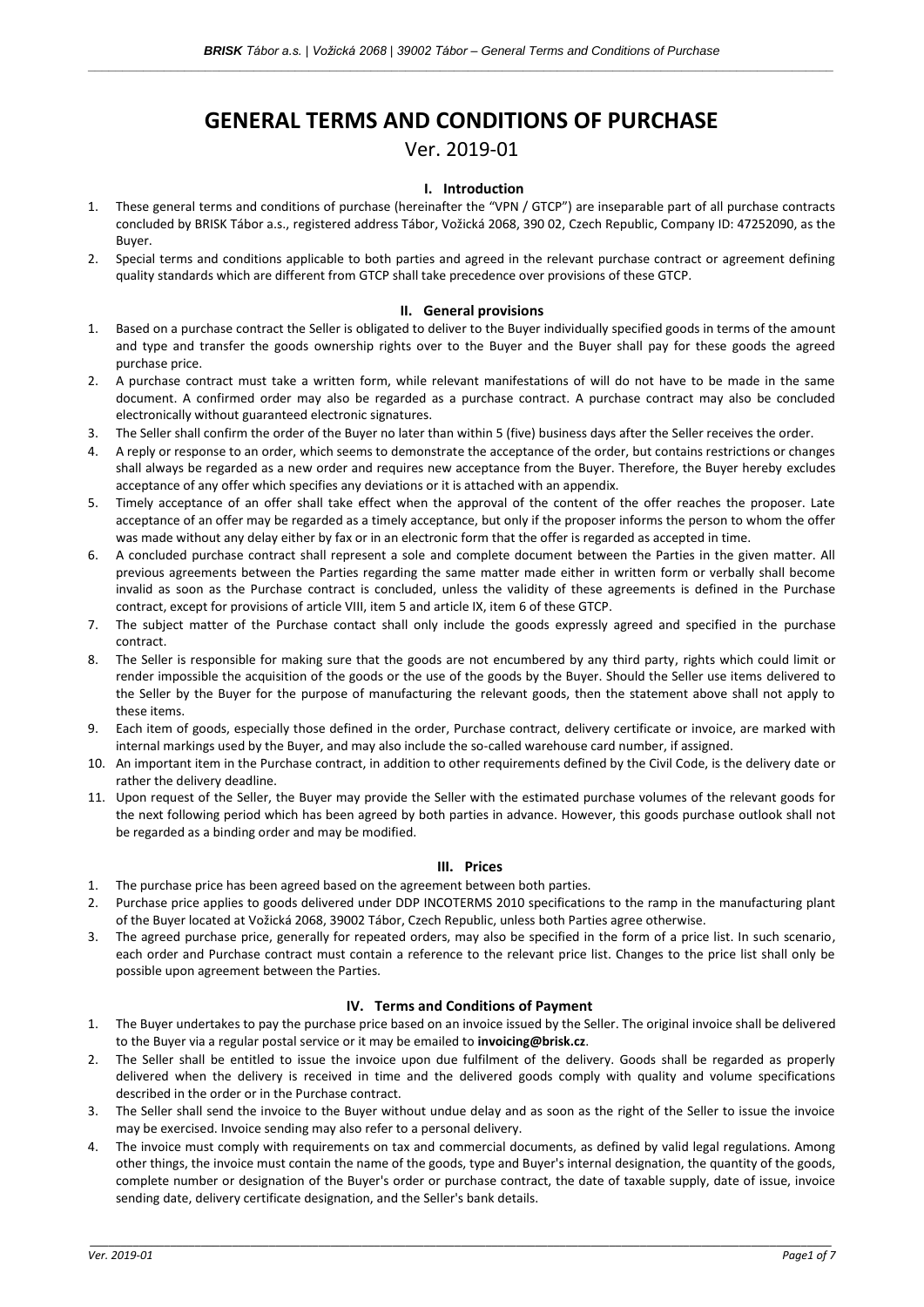- 5. The invoice shall be payable within 60 (sixty) days of the due fulfilment of the delivery, unless otherwise agreed by the Parties hereto.
- 6. The purchase price shall be paid by a bank transfer to the Seller's account specified in the invoice.
- 7. A payment shall be regarded as completed, when the relevant amount is withdrawn from the account number of the Buyer.
- 8. Should the delivery be defective or if the invoice fails to comply with the requirements defined in article IV, Item 4 of the GTCP, the invoice due date shall be extended for the time while the relevant invoice or delivery defects are being removed.
- 9. Without prior written consent of the Buyer the Seller is not entitled to stop, or forward receivables of the Seller payable by the Buyer to a third party.

#### **V. VAT liability**

- 1. The bank account where the taxable delivery payment shall be paid must be published by the tax administrator of the Seller no later than before the invoice due date. The publishing must be done in a manner which allows remote access within the meaning of Section 109, item 2, letter c) of the Act No. 235/2004 Coll., on value added tax, as amended (hereinafter the "Reliable account" only) Should the account number where the payment shall be received not be considered a Reliable account, the Buyer is entitled, without undue delay, but no later than before the invoice payable deadline expires, to return the invoice back to the Seller for the purpose of changing the regular account into a Reliable account. In doing so, the Buyer is not in delay with the payment for the taxable supply. When the new corrected invoice is delivered the new payable and due date shall commence. Should the Seller reject to replace the regular account with the Reliable account even after being notified to do so by the Buyer, or if the Seller does not have Reliable account, the Buyer is entitled to pay the amount for the taxable delivery without VAT to the Seller using other account provided by the Seller, including the relevant VAT amount which shall be paid to the tax administrator of the Seller. In such scenario, the actual payment for the taxable supply in the amount exclusive of VAT plus the relevant VAT payable to tax administrator of the Seller, shall be regarded as proper fulfilment of the obligation of the Buyer to pay the taxable supply as well as the VAT amount, and the Seller shall not be entitled to demand the Buyer to pay the VAT amount or any late interest fees, contractual penalties or any other material penalties or compensation for damages related to late payment.
- 2. Should a domestic Seller specify an account number, where the amount for taxable supply shall be received, the Buyer is entitled without any undue delay after learning about this fact, but no later than before the due date of the relevant invoice expires, to return the invoice back to the Seller for the purpose of changing the regular account into a domestic Reliable account. In doing so, the Buyer is not in delay with the payment for the taxable supply. When the new corrected invoice is delivered the new payable and due date shall commence. Should the Seller reject to replace the regular account with a Reliable account maintained by a domestic bank even after being notified to do so by the Buyer or if the Seller does not have a Reliable account maintained by a domestic bank, the Buyer is entitled to pay the amount for the taxable delivery without VAT to the Seller using other account provided by the Seller including the relevant VAT amount, which shall be paid to the tax administrator of the Seller. In such scenario, the actual payment for the taxable supply in the amount exclusive of VAT plus the relevant VAT payable to tax administrator of the Seller, shall be regarded as proper fulfilment of the obligation of the Buyer to pay the taxable supply as well as the VAT amount, and the Seller shall not be entitled to demand the Buyer to pay the VAT amount or any late interest fees, contractual penalties or any other material penalties or compensation for damages related to late payment.
- 3. Upon order confirmation, or when a purchase contract is concluded through another manner, the Seller confirms that as of the date the order is accepted or the purchase contract is concluded, the Seller is not an unreliable payer within the meaning of Section 106a of the Act No. 235/2004 Coll., on value added tax, as amended (hereinafter the "Unreliable payer" only). Should the Seller become an Unreliable payer later, the Seller must inform the Buyer about it immediately. Should, at the time when the taxable supply is fulfilled and the information about the Seller specifying that the Seller is an Unreliable payer be published through and manner allowing remote access, the Buyer shall be obligated to pay the amount of the taxable supply excluding VAT to the Seller plus the relevant VAT amount to the tax administrator of the Seller. In such scenario, the actual payment for the taxable supply in the amount exclusive of VAT plus the relevant VAT payable to tax administrator of the Seller, shall be regarded as proper fulfilment of the obligation of the Buyer to pay the taxable supply as well as the VAT amount, and the Seller shall not be entitled to demand the Buyer to pay the VAT amount or any late interest fees, contractual penalties or any other material penalties or compensation for damages related to late payment. Publishing information defining the Seller as an Unreliable payer constitutes a reason for the Buyer to withdraw from the purchase contract.

#### **VI. Delivery terms**

- 1. The Seller is obliged to deliver the goods duly and within the deadlines specified by both Parties in the Purchase contract.
- 2. All delivery conditions shall be governed by international rules used for the interpretation of delivery clauses (INCOTERMS 2010) issued by the International Chamber of Commerce in Paris.
- 3. For the purpose of the Purchase contract the DDP INCOTERMS 2010 specifications apply to goods delivered to the ramp in the manufacturing plant of the Buyer located at Vožická 2068, 39002 Tábor, Czech Republic, unless both Parties agree otherwise.
- 4. The Seller is obliged to inform the Buyer about the fact that the delivery is ready, and the Seller shall do so by email no later than 3 (three) business days in advance.
- 5. The Seller is obliged to attach each delivery with delivery documents (bill of lading) which must always contain at least the complete number or designation of the Buyer's order or the purchase contract, date of handover of the goods to the shipper, name, type specification, Buyer's internal designation and number of individual goods, the type and number of packages, means of transportation and confirmation of quantitative checks performed by the shipper upon accepting the goods for the shipment.
- 6. The Seller is obliged to ensure that the shipper carries out the quantitative checks upon accepting the goods for the shipment and that the shipper confirms these checks in the delivery documents.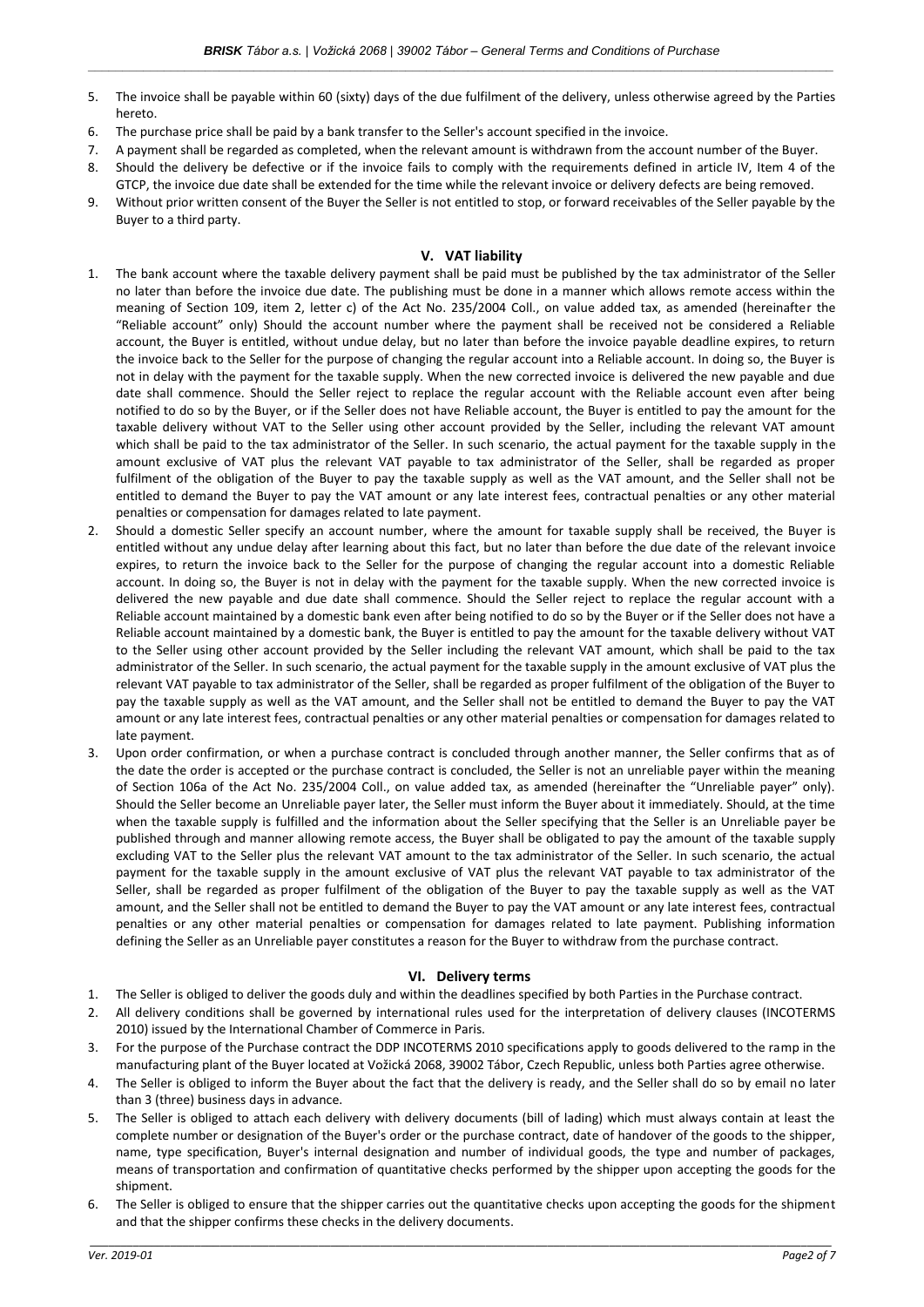## **VII. Containers and packaging materials**

- 1. Goods are to be delivered on a pallet allowing forklift handling, unless both parties agree otherwise.
- 2. The pallet must conform to the type of goods, and comply with requirements on safe transportation.
- 3. Goods must be packaged and transported in a manner which protects the goods from damage by mechanical, weather, and other influences.
- 4. Packaging must be marked according to an agreement between the Seller and the Buyer, and must always specify at least the following data: Name of the Seller, goods warehouse number of the Buyer, the amount of the goods in the given packaging unit, batch number or numbers in the given packaging unit, purchase contract number (order number of the Buyer). Markings made on the packaging cannot damage the packaging unit including damages during warehousing or shipping.
- 5. The Seller is obligated to make sure that the used type and material of the packaging and possible return of the packaging unit is done in line with the valid legislature.

### **VIII. Late interest fee, contractual penalties, compensation for damage**

- 1. Should the Buyer be late with the payment for the purchase price the Seller is entitled to demand the Buyer to pay a late interest fee which shall be established in line with the Government directive No. 351/2013 Coll., which stipulates the amounts of late interest fees and other costs related to debt collection procedures.
- 2. Should the Seller be late with the goods delivery the Seller shall pay to the Buyer a contractual penalty in the amount of 5% (five percent) from the total purchase price defined in the Purchase contract.
- 3. Should the delayed delivery be caused by the Seller and should it force the Buyer to stop the production line in the town of Tábor, the Seller shall pay to the Buyer a contractual penalty in the amount of CZK 10,000.00 (ten thousand Czech crowns) for the first hour of the interruption and CZK 5,000.00 (five thousand Czech crowns) for each commenced hour of the interruption.
- 4. Should obligations defined under article XIV be violated the Parties agreed to issue a contractual penalty for each individual case of violation in the amount defined in the concluded NDA.
- 5. Provisions on contractual penalties shall not affect the potential liability to pay compensation, which is an independent claim and shall be paid in full.

# **IX. Quality requirements**

- 1. The Seller is responsible for making sure that the goods are manufactured under a certified quality management system complying with at least EN ISO 9001.
- 2. The Seller is obliged to manufacture the goods in a certain manner or ensure that the production of the goods complies with applicable quality requirements and technical documentation, approved PPAP, state standards, legislation regulations, and quality norms.
- 3. Any changes to the goods must be approved in advance by both Parties.
- 4. Each individual item of goods must be marked, or if the nature of the goods does not allow it, then the entire manufacturing batch must be marked with
	- mark, trademark or logo of the manufacturer,
	- goods (product) identification number,
	- manufacturing code containing at least the date of manufacture which guarantees reverse traceability within the manufacturing process of the Seller - upon request of the Buyer,

- other markings if required by applicable legal and homologation (approval of technical specifications) regulations, approved technical documentation or by the provisions of the Purchase contract. The marking or identification method as well as the location of the markings approved by both parties - unless it is clear from the approved technical documentation.

- 5. Before the manufacturing process beginning the Seller is obligated to introduce and use goods monitoring and measuring system used during the manufacturing process or rather to introduce and utilize inspection systems including initial checks of purchased materials, semi-products and parts followed by production inspections and tests and the final inspection of finished products (goods).
- 6. The Seller is responsible for making sure that the established system of checks and tests performed in the seller's facility creates conditions that will allow the Buyer to release the goods for further processing, assembly or for other use without follow-up checks by the Buyer.
- 7. Upon request of the Buyer the Seller is obligated to present the Buyer with the used inspection methods. The actual presentation of the inspection methods refers to the presentation of copies or allowing the Buyer to view original documents.
- 8. The Seller is obliged to keep evidential records of all checks, measurements and tests performed in the course of the goods manufacturing process and as prescribed in the approved documentation. Records shall be archived for a minimum period of 5 (five) years. As for "D" parts records shall be kept for 10 years.
- 9. "D" part are parts which may endanger human live, safety or seriously endanger environment, or which have a significant impact on the reliability of the final product of the Buyer. "D" parts are marked in technical documentation or in the order, as well as in the Purchase contract.
- 10. At the Buyer's request the Seller is obliged to submit to the Buyer reports of checks, measurements and tests of goods for verification purposes. This applies to tests conducted in the course of the manufacturing process even if, based on these GTCP or the purchase contract, these protocols are not included in the goods delivery.
- 11. The Seller is obliged to attach each delivery of goods, with a "Goods quality certificate" as per CSN EN 10204, confirming that the goods correspond with the approved technical documentation and have been released by the Seller for the delivery.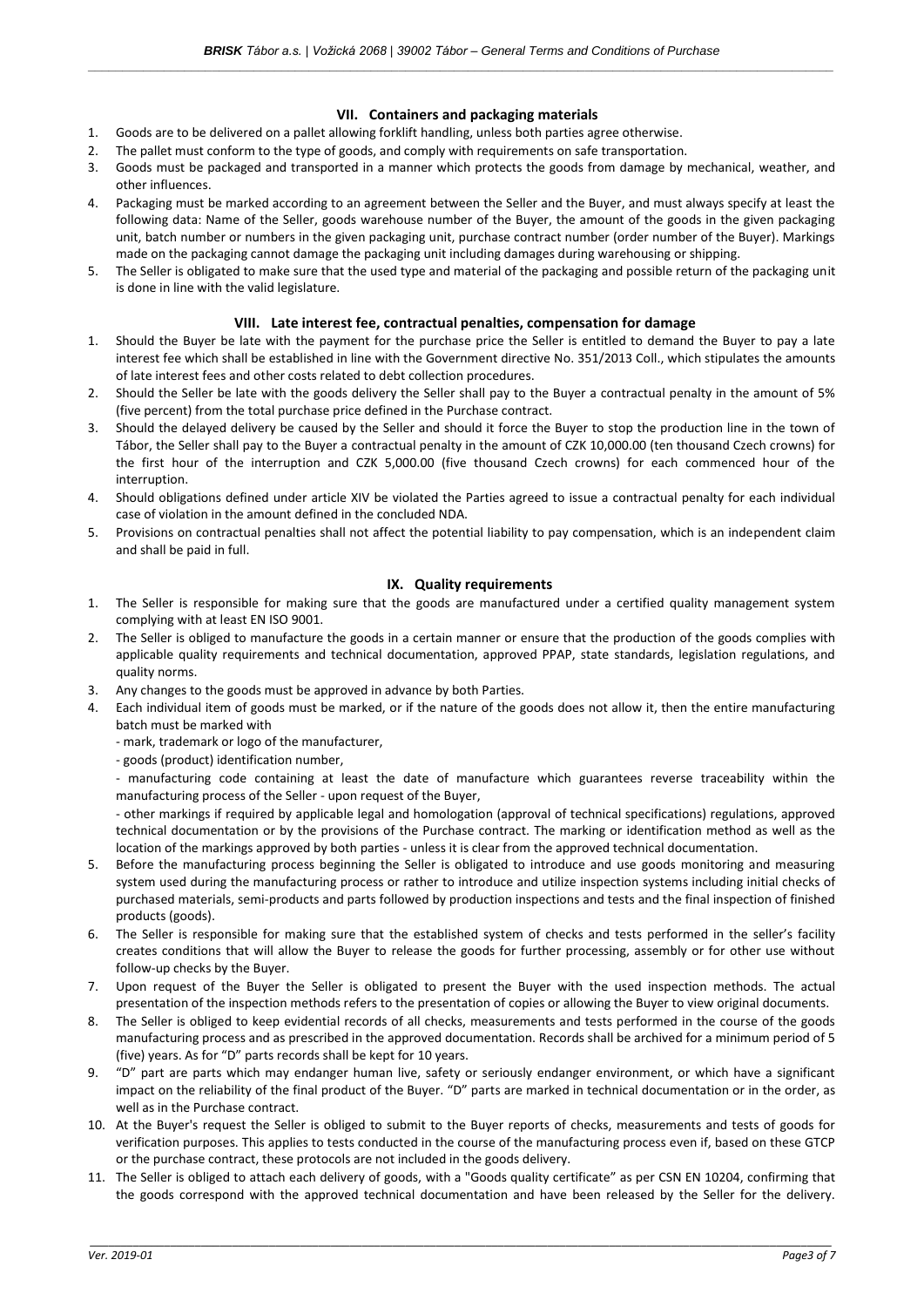Without verifying the quality of the goods, the delivery cannot be considered as properly fulfilled and the Buyer is entitled to reject to accept the goods. The goods quality certificate may be a part of the delivery documents.

- 12. Should it be specified in the approved documentation or if agreed by both Parties in the Purchase contract, the Seller is obligated to deliver together with the goods a "Test protocol" showing the results of the relevant tests. Without the protocol the delivery cannot be considered as properly fulfilled and the Buyer is entitled to reject to accept the goods.
- 13. The Seller is responsible for making sure that goods which are subject to the provisions of Act No. 22/1997 Coll. on technical requirements on products and on revisions and supplements to certain acts, as amended, meet the requirements of relevant technical regulations valid in the Czech Republic and for making sure that the Seller followed procedure when assessing the goods compliance.
- 14. Upon request of the Buyer the Seller is obligated to issue "EU Declaration of Conformity" or "Declaration of Conformity" for the relevant goods, in line with Article IX, item 12 of these GTCP.
- 15. The Buyer is entitled to carry out tests and checks of the goods at his own discretion in order to verify the compliance with the agreed quality, properties, and goods parameters.
- 16. The Buyer is entitled to perform an audit at the premises of the Seller or at any subcontractor participating in any way in the delivery of the goods, to verify whether measures for quality assurance correspond to the needs of the Buyer, whereas the audit may cover the entire system, production process, or product. The Seller is obliged to enable the Buyer to carry out such audit.
- 17. If, in the course of the audit pursuant to article IX, item 15 of these GTCP, discrepancies are discovered, the Seller is obliged after an agreement with the Buyer, to create and implement a corrective action plan or the Buyer may withdraw from the contract.
- 18. Subcontractors of the Seller who contributed to the delivery of the goods in any way are subject to the same quality management system requirements as the Seller and the Seller is obligated to make sure that these are observed.

## **X. Quality warranty**

- 1. The Seller shall cover the goods with a 24-month (twenty four) quality warranty starting on the date when the final product is delivered to the customer of the Buyer and which includes the goods of the Seller.
- 2. The maximum length of the warranty has been established at no more than 30 (thirty) months following a successful delivery of the goods to the Buyer.

## **XI. Liability for defects, claims (goods or quality liability claims)**

- 1. The Seller is obliged to deliver goods in the quantity, quality and design specified in the GTCP and in the Purchase contract.
- 2. The Seller is obligated to pack the goods for shipping in a manner described in these GTCP, Purchase contract, technical specification or the packaging sheet and arrange for a safe shipping of the goods to the Buyer.
- 3. Should the Seller violate the obligations established in Article XI, item 1 and 2 of these GTCP, the goods shall be considered defective.
- 4. As for defective goods, delivery of different goods then those defined in the Purchase contract shall also the regarded as defective delivery, including discrepancies in documents as defined in the Act 89/2012 Coll., of the Civil Code as amended (hereinafter the "Civil Code"), and as specified in these GTCP and in the Purchase contract.
- 5. Goods have legal defects if the sold goods are encumbered with the rights of a third party.
- 6. Liability for damages shall be governed by the relevant provisions of the Civil Code.
- 7. The delivered goods may be claimed within 10 (ten) business days following the day when the goods are accepted by the Buyer.
- 8. Claims for defects discovered before the goods or products are processed, including quality guarantees, may be claimed by the Buyer at the Seller in written form without undue delay and after discovering the relevant defects. The written claim requirement shall be regarded as fulfilled when the claim is submitted in written form, via fax or email. The Seller is obliged, at his own expense, to deliver defect-free or missing goods without undue delay, or to repair the goods, or to take such measures so that the continuity of the Buyer's assembly process is not threatened. Negotiations focusing on these issues must begin immediately after the defect claim is received from the Buyer. The Seller is responsible and answers to the Buyer for damage which may come into existence as a result of violating this obligation. The period during which the claimed goods are assessed by the Seller may not exceed 5 (five) business days following the date the defect is reported to the Seller. After this period expires, the Buyer shall be entitled to withdraw from the contract and send the goods back to the Seller at the Seller's expense including reimbursement for the costs of storage.
- 9. Goods (products) claims e.g. defects discovered while the goods or products are being processed at the plant of the Buyer shall be claimed at the Seller in written form immediately upon the discovery of the defects. The Seller is obliged to remove these defects free of charge or to replace defective goods with defect-free products at his own expense no later than within 5 (five) business days after being notified by the Buyer. At the same time the Seller is also obliged to cover expenses incurred by the Buyer in connection with the processing of the defective products including expenses connected with procedures necessary to identify the goods defects (measurements and analyses or other tests). Costs for processing and identifying defective products shall be billed by the Buyer separately and paid by the Seller based on an invoice with a due date of 30 (thirty) days following the day of sending.
- 10. Goods (products) defect claims discovered in the course of operations at the Buyer's facility shall be claimed by the Buyer at the Seller in written or electronic form. Within 5 (five) business days following the receipt of the claim notice the Seller is obligated to reply with a written statement on the justification of the claim. Should the claim be justified the Seller shall pay to the Buyer the cost related to processing of the given claim such as for replaced parts, assembly and disassembly of the relevant parts and possibly for other demonstrated cost. These costs shall be paid by the Seller based on an invoice issued by the Buyer payable within 30 (thirty) days after the invoice is sent. Should there be a dispute with regards to the justification of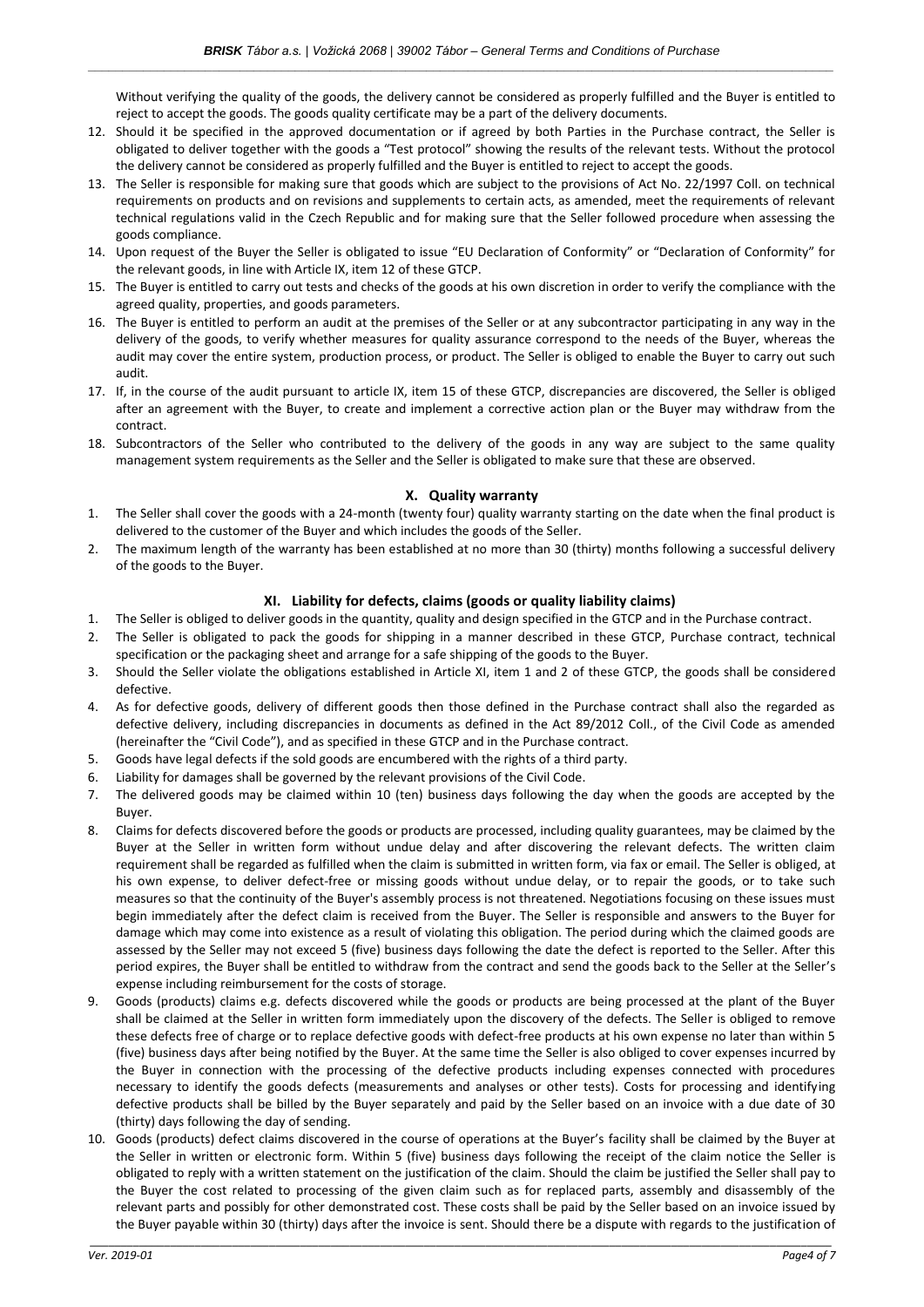the claim the Seller is entitled to ask the Buyer to present a professional/expert report or expert opinion prepared by an independent entity and explaining the reported claims. Should, based on the professional report or expert opinion the claim be justified, the Seller is obligated (in addition to honour defect claims under this Contract) to compensate the Buyer for cost acquired in connection with the expert (professional) opinion including other damages and sanctions related to delays and to the actual removal of the reported defects.

11. Should a defect report be received (except for defects concerning the delivered quantity), and if required by the Buyer, the Seller is obligated

- analyse the cost for the discrepancy and inform the Buyer within 5 (five) business days about accepted corrective measures in the form of a 3D report and within 10 (ten) business days present the Buyer with a complete 8D report.

- thoroughly test the delivery of defect-free goods and mark the delivery in a manner agreed with the Buyer,

- isolate all non-conforming parts and parts suspected of non-conformity used during the production process including nonconfirming parts stored in the production warehouse and finally, clearly mark these parts,

- upon request provide the Buyer with documents based on which the defective goods may be traced,

- observe all test and inspection measures which shall ensure delivery of conforming goods or parts,

- maintain these corrective measures until the causes for the discrepancies or defects are eliminated and keep these measures in place for the necessary trial period agreed with the Buyer.

### **XII. Part approval and acceptance process**

- 1. Should the Buyer request so under the periodic goods conformity verification process establishing the compliance with requirements of IATF 16949 or before the beginning of large-series deliveries, the Seller is obligated, at his own cost, to conduct a manufacturing examination process dealing with the approval and release of goods (hereinafter the "PPAP") complying with the level established by the Buyer.
- 2. Before the commencement of deliveries of "D" part, as specified under article IX, item 9 of these GTCP, it is absolutely necessary that the PPAP is performed at the level established by the Buyer.
- 3. The PPAP refers to a process which verifies the ability of the Seller to manufacture and deliver to the Buyer the goods in line with mutually approved requirements on technical design and quality including structural changes of the relevant goods (dimensions, material, properties, functional parameters etc.) applied to essential technological processes or when the production process is interrupted for more than 1 (one) year, and in other situations agreed both by the Buyer and the Seller.
- 4. Samples must be manufactured on machines designated for large-series production and while following applicable procedures, whereas the number of samples and the conditions and deadlines for the sample manufacturing process shall be agreed by both parties separately for each case.
- 5. Samples delivered by the Seller must be clearly identified and marked together with protocols demonstrating the results of dimension, material and functional tests performed on the samples by the Seller.
- 6. Goods samples which are subject to Act No. 22/1997 Coll., on technical requirements on products and on revisions and supplements to certain acts, as amended, must be delivered by the Seller together with a copy of "EC Declaration of Conformity" and goods samples subject to homologation requirements based on ECE or EC must be delivered together with the "Homologation certificate (Approval of technical parameters)"
- 7. The Buyer shall issue a written approval of the goods delivery based on the results provided by the samples and the Buyer shall do so no later than within 30 (thirty) days following the delivery of the samples. Should the Buyer disagree with the delivery of goods based on the results, the Buyer must issue a rejection in the same form and provide explanation for doing so.
- 8. Should the sample test process be terminated due to the disapproval of the Buyer in terms of the goods delivery then each Party is only entitled to a fulfilment or to rights defined in the agreement on the sample test and proceedings.
- 9. Successful completion of the sample test proceedings does not automatically constitute an obligation of the Buyer to conclude a Purchase contract with the Seller for the goods delivery.

## **XIII. Liability insurance**

- 1. No later than on the day when the Purchase contract takes effect, the Seller undertakes to submit to the Buyer a document proving that the Seller carries the necessary Liability insurance policy including policy covering violations of industrial rights of third parties and product damage liabilities and the Seller shall do so within the scope specified by the Buyer as adequate in the particular case. The scope of the insurance policy shall be specified by the Buyer well in advance before the Purchase contract takes legal effect. The insurance policy must also cover damages on entrusted equipment in line with article XVI.
- 2. The Seller's insurance must remain valid until all claims and rights arising from the concluded Purchase contract, including claims related to quality guarantees, have been settled.

#### **XIV. Protection of information**

- 1. The Seller undertakes to conclude the applicable non-disclosure agreement upon first request (hereinafter the "NDA" only), which shall specify the relevant rights and obligations when handling information.
- 2. Without concluding the NDA no further negotiations may take place and no information sharing may occur.
- 3. Confidential information shall remain the exclusive property of the Buyer, even after this information is handed over or made available to the Seller under these GTCP or under the concluded Purchase contract.
- 4. These requirements defined hereunder and in the concluded Purchase contract shall not impact the obligation of the parties, as the case may be, to provide such information and notices to public and other authorities, especially to courts and the police, where such obligation is specified under generally applicable legal regulations or specified in a final resolution issued on the basis and in line with generally applicable legal regulations.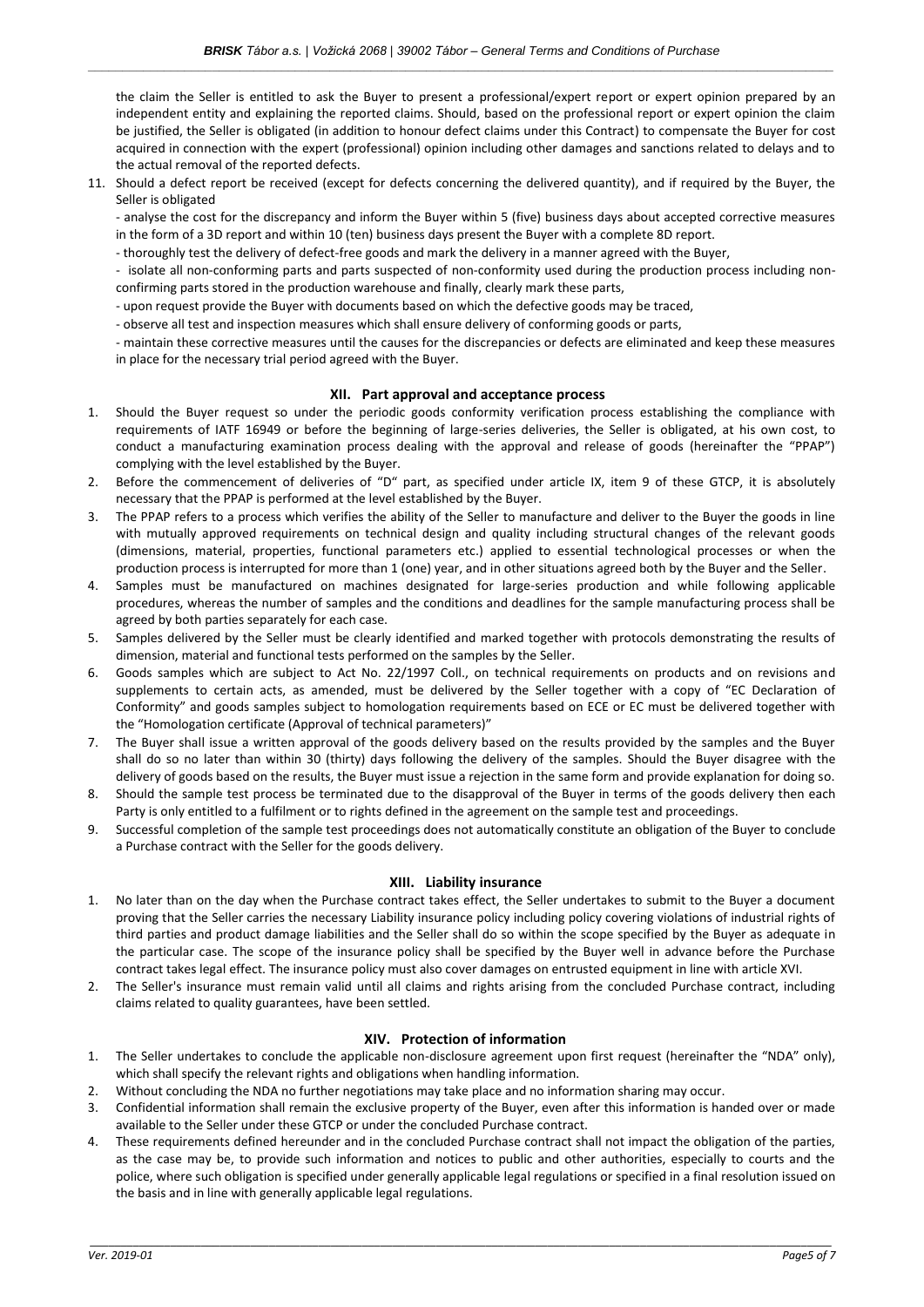## **XV. Industrial rights**

- 1. The Seller is responsible for making sure that the goods, whether as a whole or as individual components and parts, do not violate industrial or other similar third party rights.
- 2. A purchase contract does not provide any licence for use, nor does it in any way transfer the right to inventions, patents, industrial designs, utility models, trademarks, company rights, know-how, copyright, or any other form of industrial or intellectual property. Should the Purchase contract interfere with any third party rights, the Seller undertakes to reimburse the Buyer for all damage and cost related to such interference or infringement.
- 3. Should the goods be manufactured pursuant to technical documentation of the Buyer which the Buyer provided to the Seller for this purpose, or was otherwise made available to the Seller and the Seller has become familiar with this documentation, the Seller is not entitled to manufacture goods according to this technical documentation and deliver these products (goods) to any third party.
- 4. The Seller is not entitled, as stated in the preceding paragraph, to register or to make the registration of any technical solutions which are contained in the Buyer's technical documentation in terms of industrial or copyright protection, on behalf of any third party.
- 5. The Seller is obliged to provide written information on the use of all its own patents, utility models, and industrial designs applicable to the relevant goods, including the use of licensed patents, utility models, and industrial designs. The Seller's own or licensed industrial rights to the goods may not exclude or limit the export of the Buyer's final products.
- 6. The Buyer and the Seller shall inform each other without undue delay about counterfeit products about which either party may learn and shall provide each other with the necessary and adequate assistance with the intention to eliminate the sale of counterfeit products.

## **XVI. Tools**

- 1. Tools, measuring instruments and other manufacturing kits, equipment, jigs or instruments provided by the Buyer to the Seller for the purpose of manufacturing the relevant goods for the Buyer or which the Seller manufactured for the Buyer for the purpose of manufacturing the goods and which the Buyer paid for, or is currently paying for, (hereinafter the "**Tools**" only, may be used by the Seller only and exclusively to manufacture the goods on behalf of the Buyer whereas the Buyer shall provide the Tools free of charge.
- 2. The Seller shall make sure, at his own cost, that the Tools are properly maintained, lubricated, sharpened and that data information on the Tools are updated, and that wearable parts of the tools are replaced as necessary.
- 3. The Seller shall always notify the Buyer in writing about the need that the relevant Tools must be repaired above the scope of regular maintenance, or about the need to replace old Tools with new ones.
- 4. The Seller shall protect the Tools from damage, loss or destruction and only keep the Tools in areas which are adequate in terms of the temperature or technical requirements. Further, the Seller shall not transfer the tools to another location before approved by the Buyer, and shall allow the Buyer (upon his request) to inspect the Tools conditions and how the tools are used.
- 5. The Sellers is obligated to mark the Tools as the property of the Buyer in the manner agreed by the Buyer, and keep records about the Tools in terms of repairs and life expectancy. Further, the Seller is obligated to send this information and records to the Buyer every six months.
- 6. In terms of the Tools, the Seller is not entitled to exercise the right of retention against the Buyer.

#### **XVII. Force majeure**

- 1. Neither Party bears responsibility towards the other Party if it is delayed in the fulfilment of any or all of its commitments, if the delay is caused by circumstances occurring outside of the control of the Party, which refers in particular to fire, storm, flood, earthquake, explosion, breakdown, war, terrorist act, sabotage, epidemic, quarantine restrictions, embargo, etc. (hereinafter the "Force Majeure event" only). The Party whose liability is excluded due to the Force Majeure event is obliged to make the other Party aware of the occurrence of event in writing and without undue delay.
- 2. If the effects of the Force Majeure event last continuously for more than 3 (three) months, the other Party is entitled to withdraw from the Purchase contract by giving written notification to the Party whose liability is excluded by the effects of the Force Majeure event.

#### **XVIII. Legal disputes**

- 1. All legal relationships between the Parties arising in connection to or based on Purchase contracts and these GTCP shall be governed by Czech law with the exclusion of the Vienna Convention on Purchase contracts issued in 1980.
- 2. In the event that the Seller is a domestic subject pursuant to generally binding legislation of the Czech Republic, all disputes arising between the Parties in relation to Purchase contracts and these GTCP, shall be settled primarily through mutual negotiations and in an amicable way. If a specific dispute is not settled within 30 (thirty) days after it originates, the dispute shall be settled at the proposal of either Party by a local court with the necessary jurisdiction.
- In the event that the Seller is not a domestic subject pursuant to generally binding legislation of the Czech Republic, all disputes arising between the Parties from Purchase contracts and related to these GTCP and providing that these are not settled by mutual discussion between the Parties within 30 (thirty) days after the dispute occurred, shall be settled at the proposal of either Party exclusively and with definitive effect by the Arbitration Court of the Economic Chamber of the Czech Republic and the Agrarian Chamber of the Czech Republic with its registered seat in Prague, Czech Republic, pursuant to its rules and regulations composed by a senate with 3 (three) arbiters, also appointed in accordance with the rules and regulations of this arbitration court. The arbitration proceedings shall be held in Prague in the Czech language.